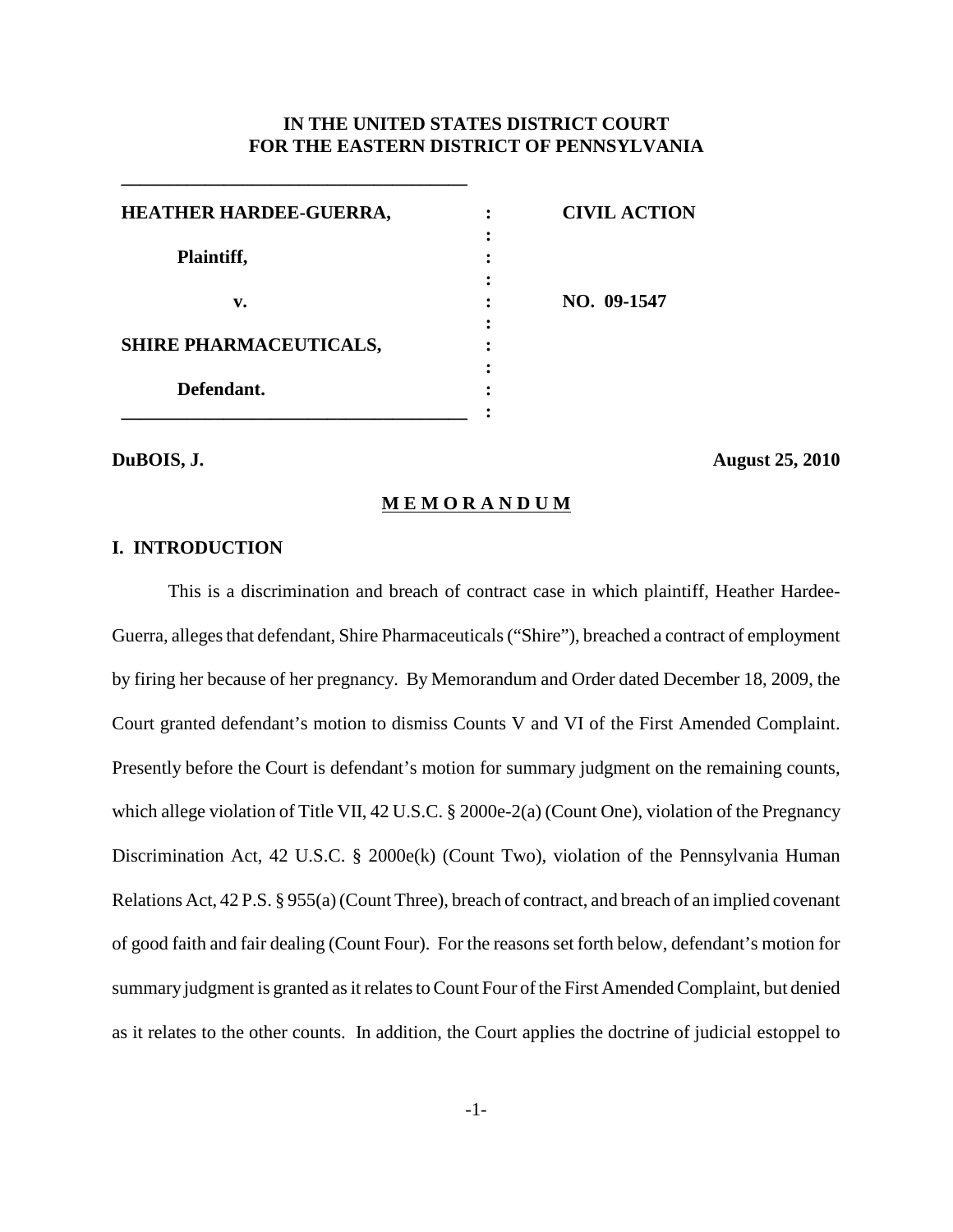preclude plaintiff from seeking compensatory relief in this action. Plaintiff may seek appropriate equitable relief on the remaining counts relating to discrimination.

## **II. BACKGROUND**

# **A. Plaintiff's Employment and Termination**

Hardee-Guerra began working at Shire on September 11, 2006 as a temporary employee provided through the services of Matterhouse Contract Staffing, a workforce staffing company in the business of providing temporary workers to corporate clients like Shire. (Plaintiff's Answer to Mot. for Summ. J. of Def., Shire Pharmaceuticals ¶¶ 21-23; Defendant's Statement of Undisputed Material Facts  $\P$  21-23) (hereinafter, "Def.'s Stmt." and "Pl.'s Stmt."). As a temporary employee, Hardee-Guerra was assigned to take over the position of recruiting coordinator, which had been left vacant when Shire employee Sandee Slindee went on maternity leave. (Pl.'s Stmt. ¶¶ 20, 26; Def.'s Stmt. ¶¶ 20, 26.) At the time of her placement with Shire, Hardee-Guerra knew that she was a contract employee hired on a temporary basis. (Pl.'s Stmt. ¶ 22; Def.'s Stmt. ¶ 22.) She also knew that her employment was at-will, which she understood to mean that she could be terminated at any time without cause. (Pl.'s Stmt. ¶ 27; Def.'s Stmt. ¶ 27.)

In October 2006, Hardee-Guerra discussed with Gina Meloni, Shire's Director of Global Recruitment, the possibility of obtaining permanent employment at Shire. (Pl.'s Stmt. ¶ 32; Def.'s Stmt. ¶ 32.) That same month, she applied and was interviewed for a position at Shire as a Human Resources Generalist, but was not hired. (Pl.'s Stmt. ¶ 32; Def.'s Stmt. ¶ 32.) By the end of the month, Hardee-Guerra was considering moving to South Carolina. (Pl.'s Stmt. ¶ 34; Def.'s Stmt. ¶ 34.) Megan Murray, Hardee-Guerra's contact at Matterhouse, asked if Hardee-Guerra would instead be interested in extending Matterhouse's staffing arrangement with Shire so that Hardee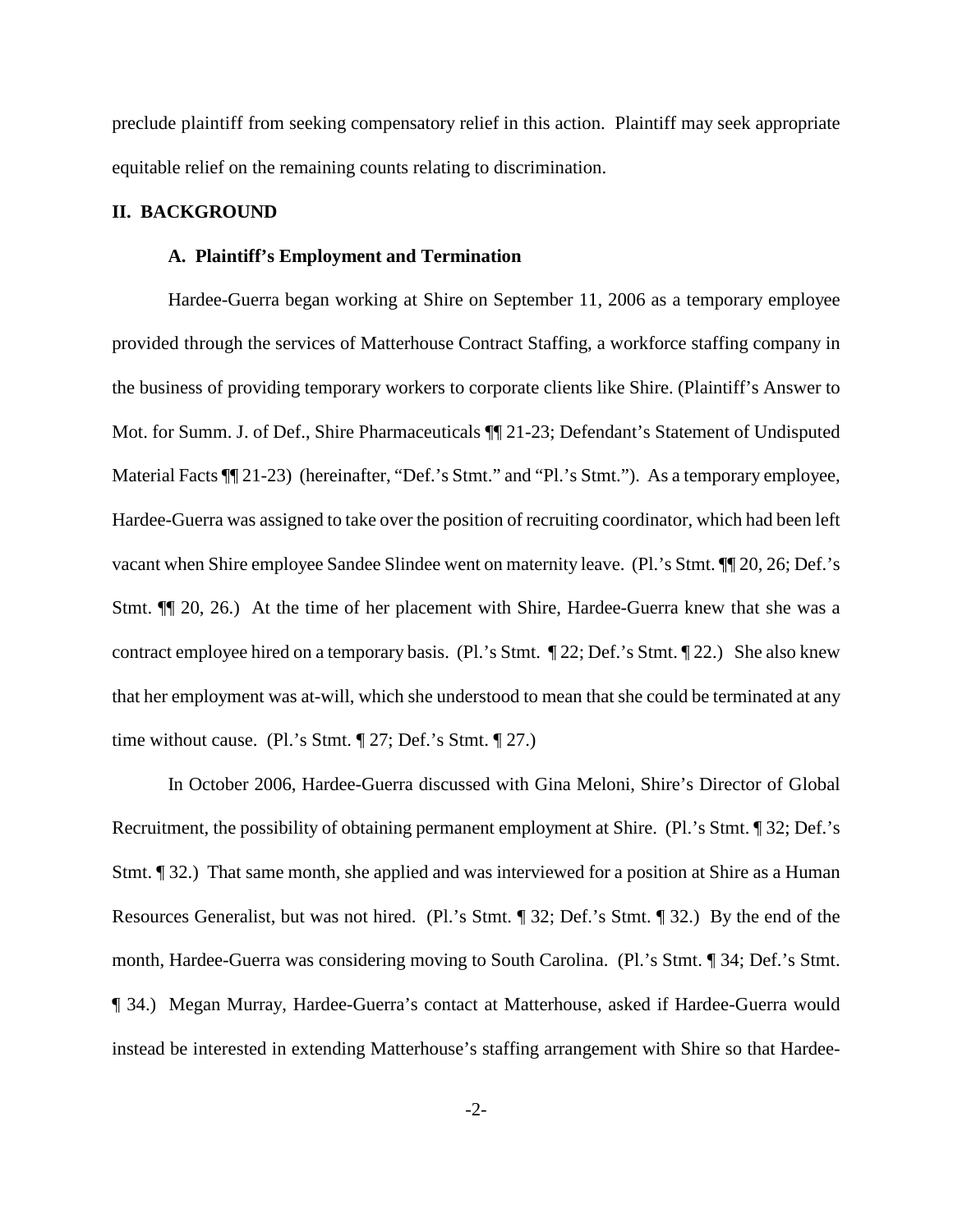Guerra could remain at Shire. (Pl.'s Stmt. ¶ 34; Def.'s Stmt. ¶ 34.) Meloni also approached Murray and Hardee-Guerra about the possibility of extending Shire's contract with Matterhouse.(Pl.'s Stmt. ¶¶ 33-34; Def.'s Stmt. ¶¶ 33-34.)

In a series of e-mails between Meloni and her subordinate, Doug Page, Meloni asked Page to work with Matterhouse to extend Hardee-Guerra's placement at Shire through September 2007. (Pl.'s Stmt. ¶35; Pl.'s Ex. P-6; Def.'s Stmt. ¶ 35.) On December 28, 2006, Matterhouse issued a "Statement of Work" to Shire extending Hardee-Guerra's potential placement with Shire through September 2007. (Pl.'s Stmt. ¶ 38; Pl.'s Ex. P-7; Def.'s Stmt. ¶ 38.) The document extended Matterhouse's services until September 2007 and provided that Shire could hire Hardee-Guerra as a permanent employee without paying a fee to Matterhouse. (Pl.'s Ex. P-7.)

While away from work on vacation, Hardee-Guerra learned on December 25, 2006, that she was pregnant. (Pl.'s Stmt. ¶ 36; Def.'s Stmt. ¶ 36.) She told her co-workers the news when she returned to work on January 3, 2007. (Pl.'s Stmt. ¶ 36; Def.'s Stmt. ¶ 36.) That same day, she signed a letter prepared by Matterhouse explaining the terms of her employment. (Pl.'s Stmt. ¶ 40; Def.'s Stmt. ¶ 40.) The letter explained that Hardee-Guerra would continue to provide services to Shire Pharmaceuticals as a Contract Recruitment Coordinator through September 30, 2007. (Def.'s Ex. D-6.) The letter also stated that "[e]ither party may terminate this agreement at anytime without notice. You shall not be liable to provide the consulting services beyond such notice period." (Def.'s Ex. D-6.)<sup>1</sup>

On May 5, 2007, Hardee-Guerra applied for a job with Kelly Services, another a workforce

<sup>1</sup> Plaintiff identified several errors in the Matterhouse letter at her deposition, none of which are relevant to the Court's decision. The parties agree that the letter was signed on January 3, 2007.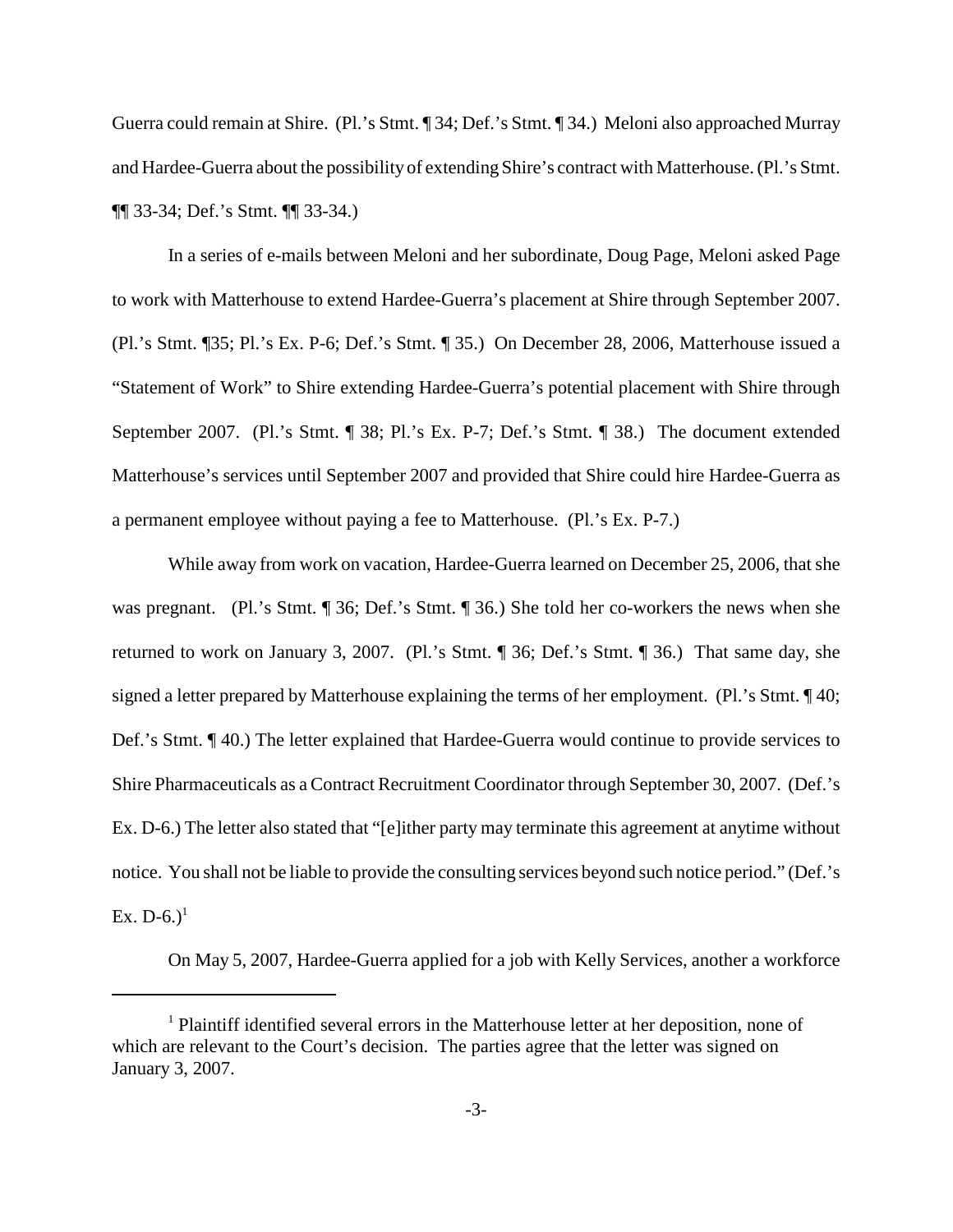staffing company that, like Matterhouse, provided contract employment services to Shire. (Pl.'s Stmt. ¶¶ 48-49; Def.'s Stmt. ¶¶ 48-49.) Hardee-Guerra applied for the job with Kelly Services because Kelly Services, unlike Matterhouse, provided its employees with benefits such as health insurance. (Pl.'s Stmt. ¶¶ 46-50; Def.'s Stmt. ¶¶ 46-50.) In her application, she noted that she was a temporary employee. (Def.'s Ex. D-18.)

Later in May, the position of Senior Operations Specialist at Shire became vacant. (Pl.'s Stmt. ¶ 55; Def.'s Stmt. ¶ 55.) Hardee-Guerra told Kim Chiazza, Shire Recruitment Manager, that she was interested in the position. (Pl.'s Stmt. ¶ 56; Def.'s Stmt. ¶ 56.) Shortly thereafter, Hardee-Guerra experienced complications with her pregnancy that forced her to take several days off of work. (Pl.'s Stmt. ¶ 57). She submitted an application for the position sometime between June 11 and June 13, 2007, after returning from pregnancy leave. (Pl.'s Stmt. ¶ 56). However, by the time Hardee-Guerra returned from her pregnancy leave, the position had already been filled by Jon Walk, a contract employee who had been providing work to Shire through another contract staffing company, TWC. (Pl.'s Stmt. ¶ 57; Def.'s Stmt. ¶ 57.) Just a few days later, on June 19, 2007, David Brinkman—Shire's new Global Recruiting Director—and Chiazza informed Hardee-Guerra that she was being terminated because there was not enough work for a temporary employee, even though Hardee-Guerra had worked fifty three hours at home the previous week while on pregnancy leave. (Pl.'s Stmt. ¶ 59; Def.'s Stmt. ¶ 59.)

## **B. Plaintiff's Administrative and Bankruptcy Proceedings**

Hardee-Guerra cross-filed with the United States Equal Employment Opportunity Commission ("EEOC") and the Pennsylvania HumanRelationsCommission ("PHRC") complaints against Shire Pharmaceuticals on October 19, 2007 and against Kelly Services and Matterhouse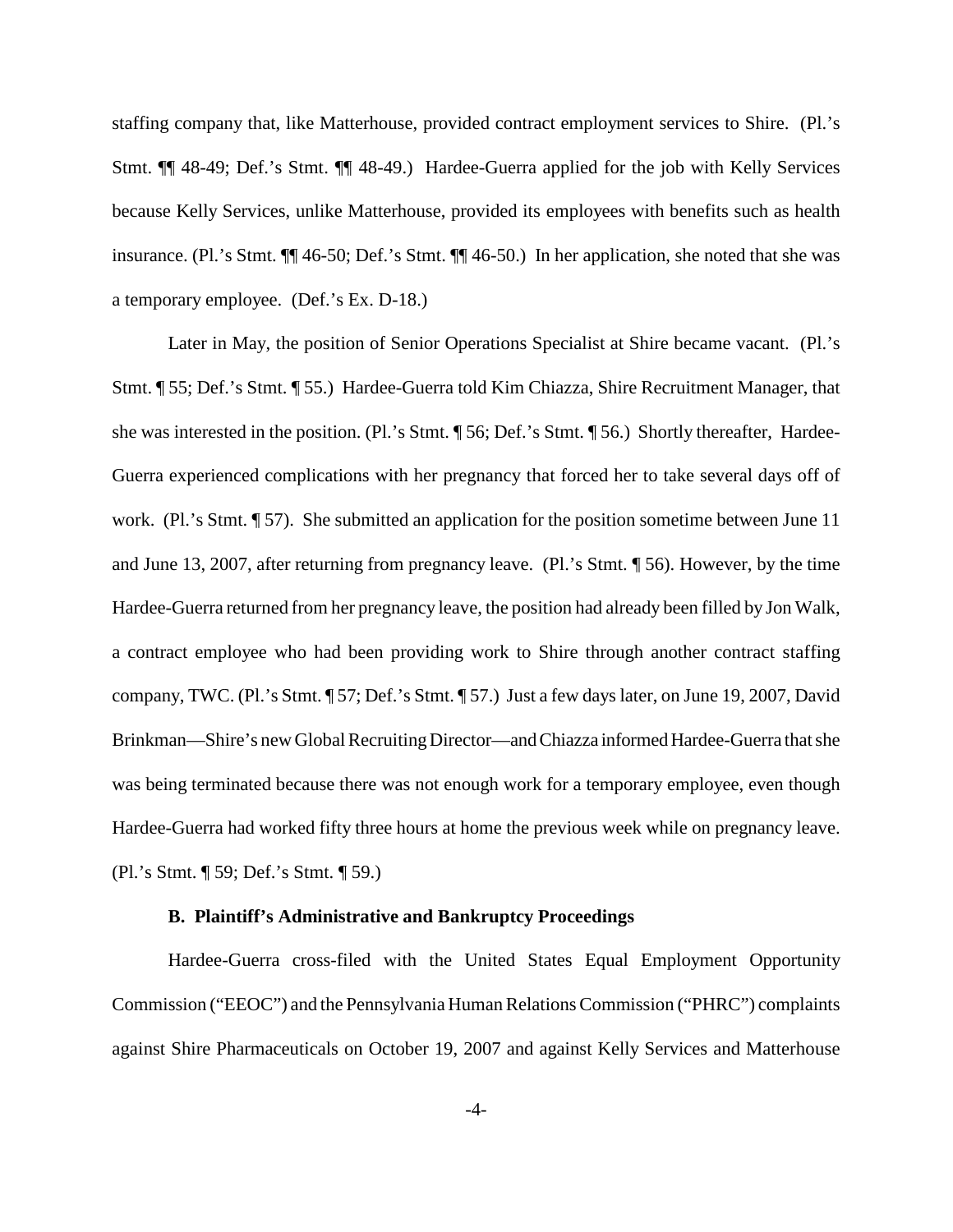Contract Staffing on December 17, 2007. Each complaint alleged that Hardee-Guerra was unlawfully discriminated against because of her pregnancy in violation of Title VII and the Pennsylvania Human Relations Act. (Pl.'s Stmt. ¶ 6; Def.'s Stmt. ¶ 6.)

On February 22, 2009, Hardee-Guerra, through an attorney, filed a bankruptcy petition under Chapter 13 of the United States Code in the United States BankruptcyCourt for the District of South Carolina. (Pl.'s Ex. A; Def.'s Ex. D-37.) In her bankruptcy petition, Hardee-Guerra listed assets of \$40,230 and liabilities of \$168,593.76, including \$22,437 in secured debt and \$146,156.76 in unsecured debt. (Pl.'s Ex. A; Def.'s Ex. D-37.) On Schedule B, listing her personal property and attached to her petition, Hardee-Guerra did not list as assets her pending suits against Kelly Services, Matterhouse, and Shire. (Pl.'s Stmt. ¶ 2; Def.'s Stmt. ¶ 2.) A Statement of Financial Affairs, also attached to the petition, directed Hardee-Guerra to "[l]ist all suits and administrative proceedings to which the debtor is or was a party within one year immediately preceding the filing of this bankruptcy case." (Pl.'s Ex. A; Def.'s Ex. D-37.) Hardee Guerra listed no such proceedings, despite having received a "right to sue" letter from the Pennsylvania Human Relations Commission on February 11, 2009, stating that she had the right to file a suit against Shire. (First Am. Compl.) Just a few months earlier, on December 23, 2008, she had received a letter from the Commission explaining that the investigation into her complaint against Kelly Services was still active. (Def.'s Ex. 33.) On February 26, 2009, she received a "right to sue" letter from the Commission regarding her complaint against Matterhouse. (Def.'s Ex. D-30.)

On April 8, 2009, Hardee-Guerra, through an attorney, amended her Schedule F, a list of unsecured creditors, to include ten additional creditors and an additional \$4,561.79 in unsecured debt. (Def.'s Ex. D-38.) The next day, on April 9, 2009, through separate counsel, Hardee-Guerra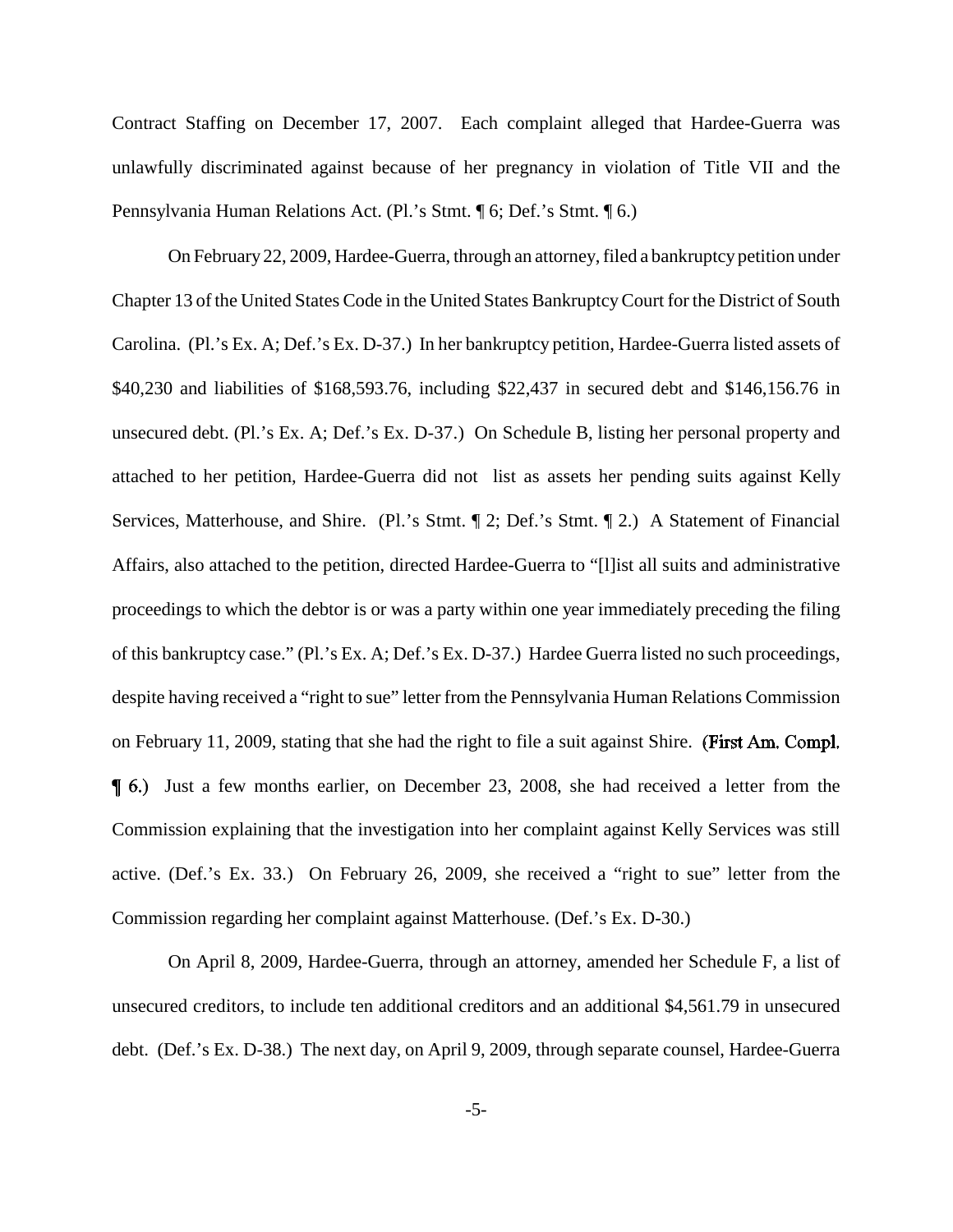filed her Complaint against Shire in this Court. On September 22, 2009 she filed a Notice of Plan Modification with the bankruptcy court, under the terms of which she would pay \$24,084 over five years and avoid approximately \$140,000 of unsecured debt. (Pl.'s Stmt. ¶¶ 14-15; Def.'s Stmt. ¶¶ 14-15; Def.'s Ex. D-39.) The bankruptcy court approved Hardee-Guerra's plan on November 2, 2009. (Pl.'s Stmt. ¶ 16; Def.'s Stmt. ¶ 16; Def.'s Ex. D-36.)

Hardee-Guerra never disclosed to the bankruptcycourt orthe bankruptcytrustee the existence of her lawsuit against Shire. (Pl.'s Stmt. ¶ 17; Def.'s Stmt. ¶ 17.) On this issue, in interrogatories sent to Hardee-Guerra, Shire asked if she had "even been a party to any other legal proceeding of any kind." (Def.'s Ex. D-26). She responded that "[p]aintiff has not been involved in any other legal proceedings." (Def.'s Ex. D-26.)

# **III. LEGAL STANDARD**

In considering a motion for summary judgment, "the court is required to examine the evidence of record in the light most favorable to the party opposing summary judgment, and resolve all reasonable inferences in that party's favor." Wishkin v. Potter, 476 F.3d 180, 184 (3d Cir. 2007). The party opposing the motion, however, cannot "rely merely upon bare assertions, conclusory allegations or suspicions" to support its claim. Fireman's Ins. Co. v. DuFresne, 676 F.2d 965, 969 (3d Cir. 1982). After examining the evidence of record, a court should grant summary judgment if "the pleadings, the discovery and disclosure materials on file, and any affidavits show that there is no genuine issue as to any material fact and that the movant is entitled to judgment as a matter of law." Fed. R. Civ. P. 56(c); accord Celotex Corp. v. Catrett, 477 U.S. 317, 322-23 (1986).

A factual dispute is material when it "might affect the outcome of the suit under the governing law," Anderson v. Liberty Lobby, Inc., 477 U.S. 242, 248 (1986), and genuine when "the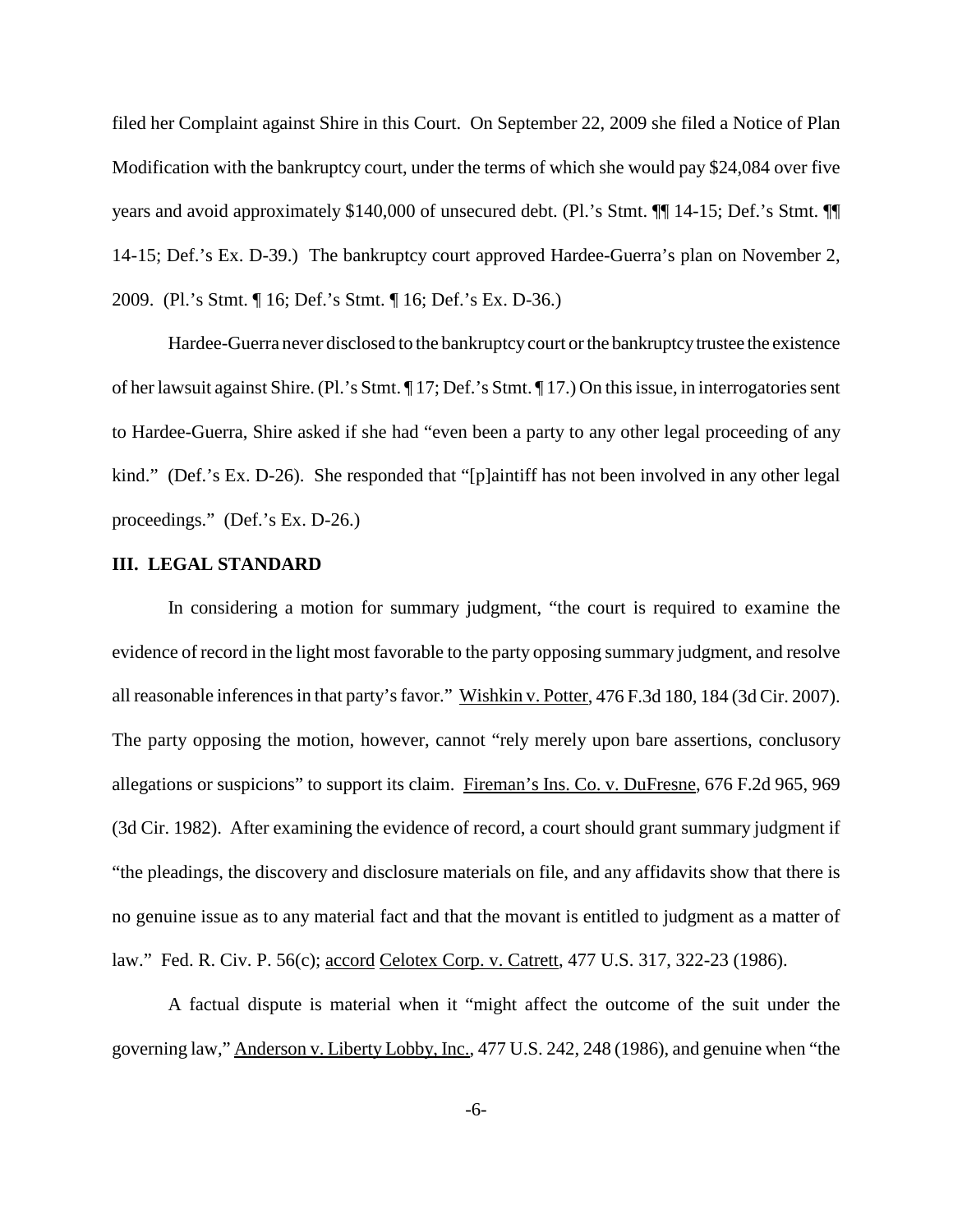evidence is such that a reasonable jury could return a verdict for the nonmoving party." Id. "Where the record taken as a whole could not lead a rational trier to fact to find for the non-moving party, there is no 'genuine issue for trial.'" Matsushita Elec. Indus. Co. v. Zenith Radio Corp., 475 U.S. 574, 587 (1986) (citation omitted).

When a party moves for summary judgment on an affirmative defense, "it would bear the burden of proof at trial and therefore must show that it has produced enough evidence to support the findings of fact necessary to win." El v. Se. Pennsylvania Transp. Auth., 479 F.3d 232, 237 (3d Cir. 2007).

#### **IV. DISCUSSION**

Defendant seeks summary judgment on the remaining Counts of Hardee-Guerra's First Amended Complaint: breach of contract, violation of Title VII, violation of the Pregnancy Discrimination Act, and violation of the Pennsylvania Human Relations Act. It also seeks summary judgment on its affirmative defense of judicial estoppel. The Court addresses each in turn.

# **A. Count IV: Breach of Contract and Implied Covenant of Good Faith and Fair Dealing**

There were two written contractual arrangements in this case. The first was a Client Services Agreement, signed by representative of Matterhouse and Shire on June 7, 2006, setting forth the general terms by which Matterhouse would provide temporary employeesto Shire. (Pl.'s Ex. P-16.) Pursuant to this agreement, Matterhouse issued a separate "Statement of Work" on December 28, 2006, explaining the terms of Hardee-Guerra's individual employee placement with Shire. (Pl.'s Stmt. ¶ 38; Pl.'s Ex. P-7; Def.'s Stmt. ¶ 38.) The second contractual arrangement, consisting of a January 3, 2007 letter issued by Matterhouse and signed by Hardee-Guerra, explained the terms of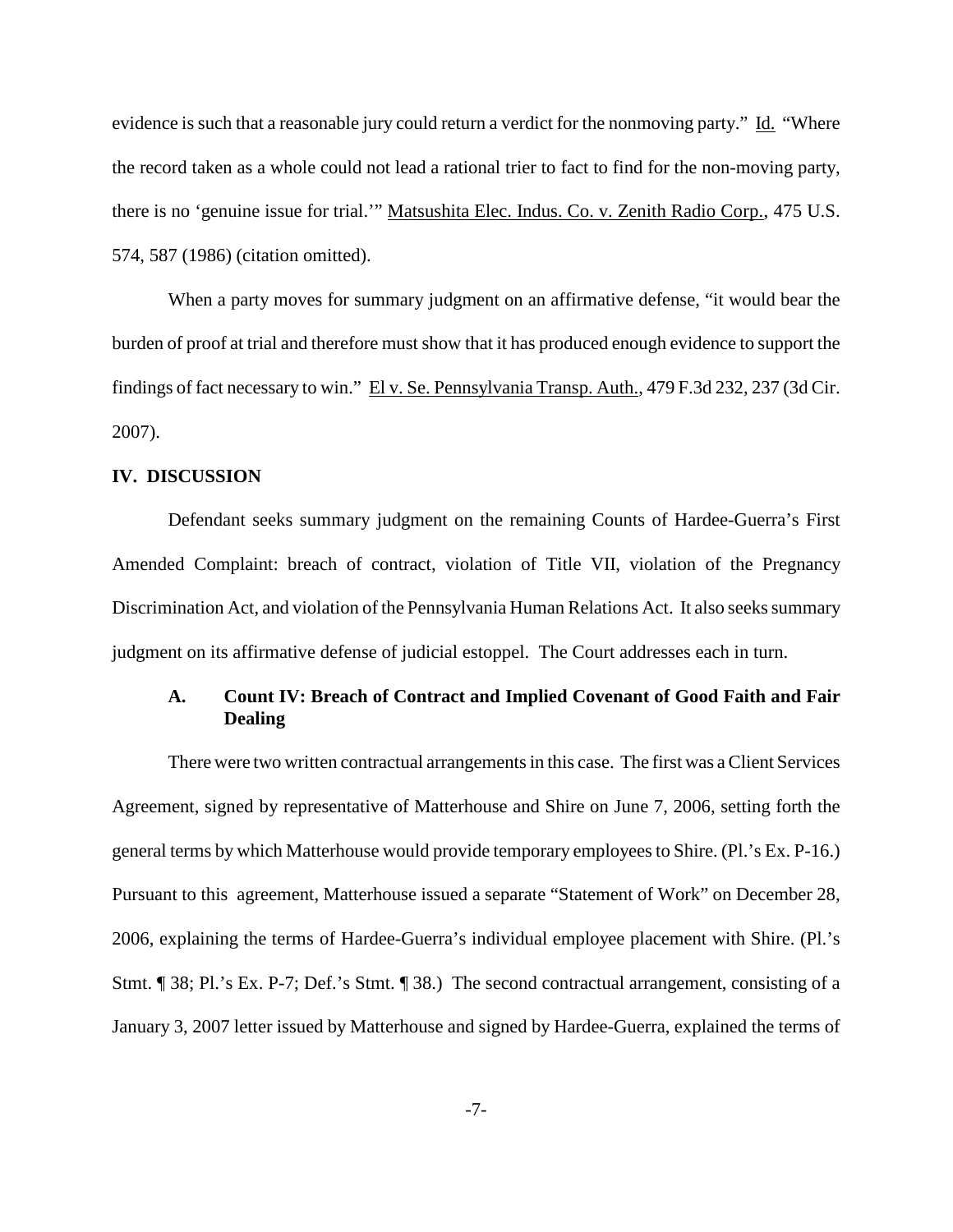Hardee-Guerra's employment with Matterhouse, including the detailsregarding her placement with Shire. (Def.'s Ex. D-6.) Hardee-Guerra concedes that she had no written employment contract with Shire but argues that (1) she was nevertheless an employee of Shire, not Matterhouse, and (2) according to an oral contract communicated through Gina Meloni, she was not an at-will employee and was, instead, given a defined period of employment. She also contends that the contract created an implied covenant of good faith and fair dealing that was breached when she was terminated.

To state a claim for breach of contract, Pennsylvania law requires a plaintiff to establish: "(1) the existence of a contract, including its essential terms, (2) a breach of a duty imposed by the contract[,] and (3) resultant damages." Ware v. Rodale Press, Inc., 322 F.3d 218, 225 (3d Cir. 2003) (citing CoreStates Bank, N.A. v. Cutillo, 723 A.2d 1053, 1058 (Pa. Super. Ct. 1999)). "It is fundamental contract law that one cannot be liable for a breach of contract unless one is a party to that contract." Electron EnergyCorp. v. Short, 597 A.2d 175, 177 (Pa. Super. Ct. 1991) (citing Viso v. Werner, 369 A.2d 1185 (Pa. 1977)). "Every contract imposes on each party a duty of good faith and fair dealing in its performance and enforcement." Kaplan v. Cablevision of PA, Inc., 671 A.2d 716, 721-722 (citing Restatement (Second) of Contracts § 205).

Pennsylvania "presumes all employment to be at-will." Scully v. US WATS, Inc., 238 F.3d 497, 505 (3d Cir. 2001) (citing Geary v. U.S. Steel Corp., 319 A.2d 174, 176 (Pa. 1974) and Scullion v. EMECO Indus., Inc., 580 A.2d 1356, 1358 (Pa. Super. Ct. 1990)). This means that, "absent a statutory or contractual provision to the contrary, it is presumed that either party may end an employment relationship at any time, for any or no cause." Murray v. Commercial Union Ins. Co., 782 F.2d 432, 434 (3d Cir. 1986) (citing Geary, 319 A.2d at 176). "The party attempting to overcome the presumption must show clear and precise evidence of an oral employment contract for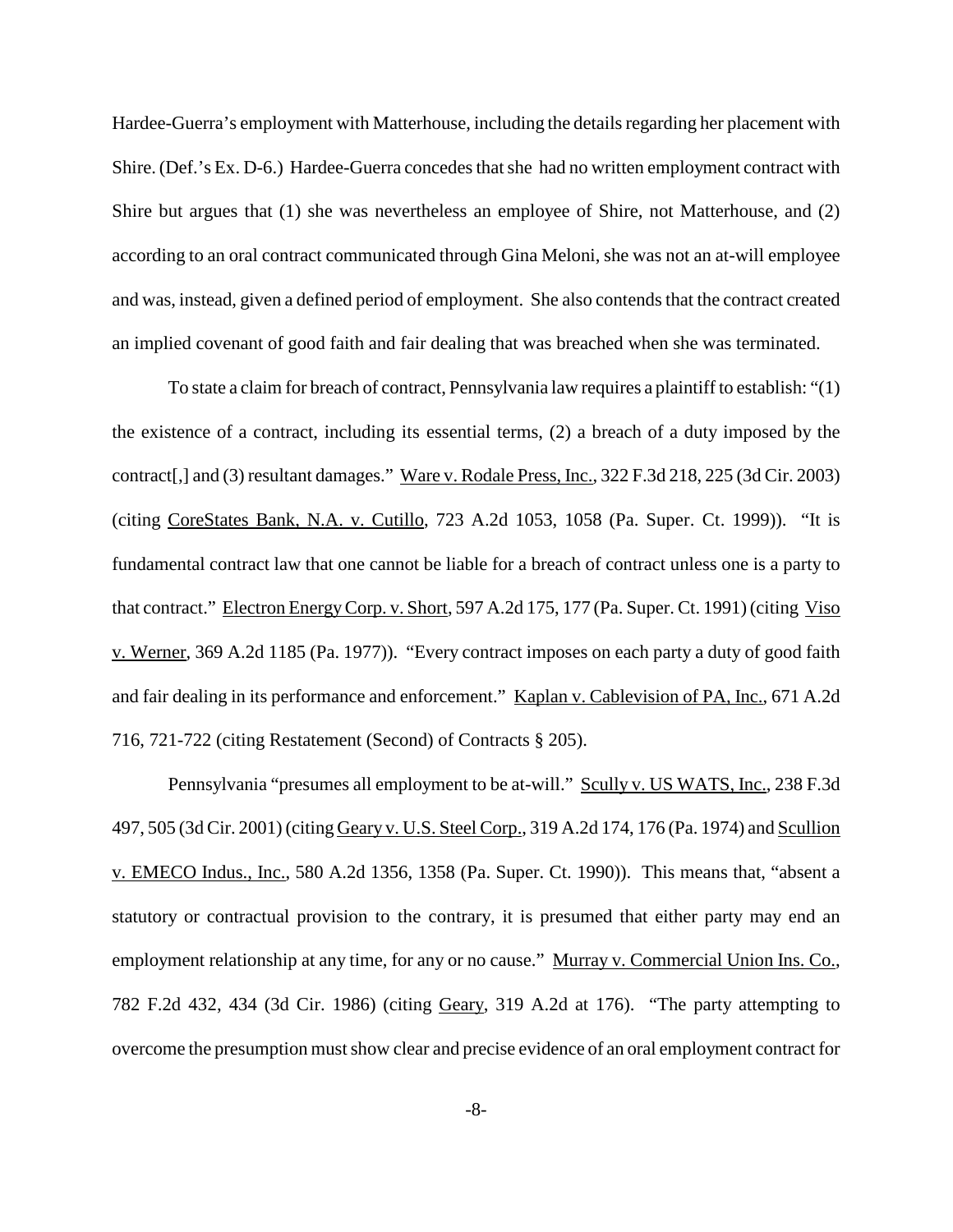a definite term. Evidence of a subjective expectation of a guaranteed employment period, based on employer practices or vague employer superlatives, is insufficient." Scully, 238 F.3d at 505 (internal citations omitted).

Assuming, *arguendo*, that Hardee-Guerra was an employee of Shire, her claim for breach of contract nevertheless fails unless she can rebut the presumption that she was an at-will employee. Hardee-Guerra contends that Meloni orally offered her a position at Shire for a defined period of time and that this oral contract was memorialized in a letter, issued by Matterhouse and signed by Hardee-Guerra on January 3, 2007. (Mem. in Support of Pl.'s Ans. to Shire Pharmaceuticals Mot. for Summ. J. 11-12.) The evidence demonstrates otherwise. Hardee-Guerra's affidavit states that Meloni promised to extend Shire's contract with Matterhouse so that Hardee-Guerra could continue providing contract services to Shire. (Affidavit of Heather Hardee-Guerra ¶ 13.) The fact that Shire and Matterhouse contracted to make Hardee-Guerra available through September 30, 2007 does not, *ipso facto*, lead to the conclusion that Shire was guaranteeing Hardee-Guerra employment until that date. In fact, the letter from Matterhouse memorializing Hardee-Guerra's conversations with Meloni states that "[e]tiher party may terminate this agreement at anytime without notice. You shall not be liable to provide the consulting services beyond such notice period." (Def.'s Ex. D-6.) Moreover, as a recruiting coordinator, Hardee-Guerra was familiar with Shire's employment policies. She testified at her deposition that she knew that Shire was an at-will employer and that, in its standard offer letter, Shire always communicated its at-will policy. (Hardee-Guerra Dep. 31-34.)

The evidence further shows that, even after Hardee-Guerra signed the letter with Matterhouse on January 3, 2007, she believed herself to be a temporary employee. The application for employment with Kelly Services that Hardee-Guerra signed on May 2, 2007, contained a section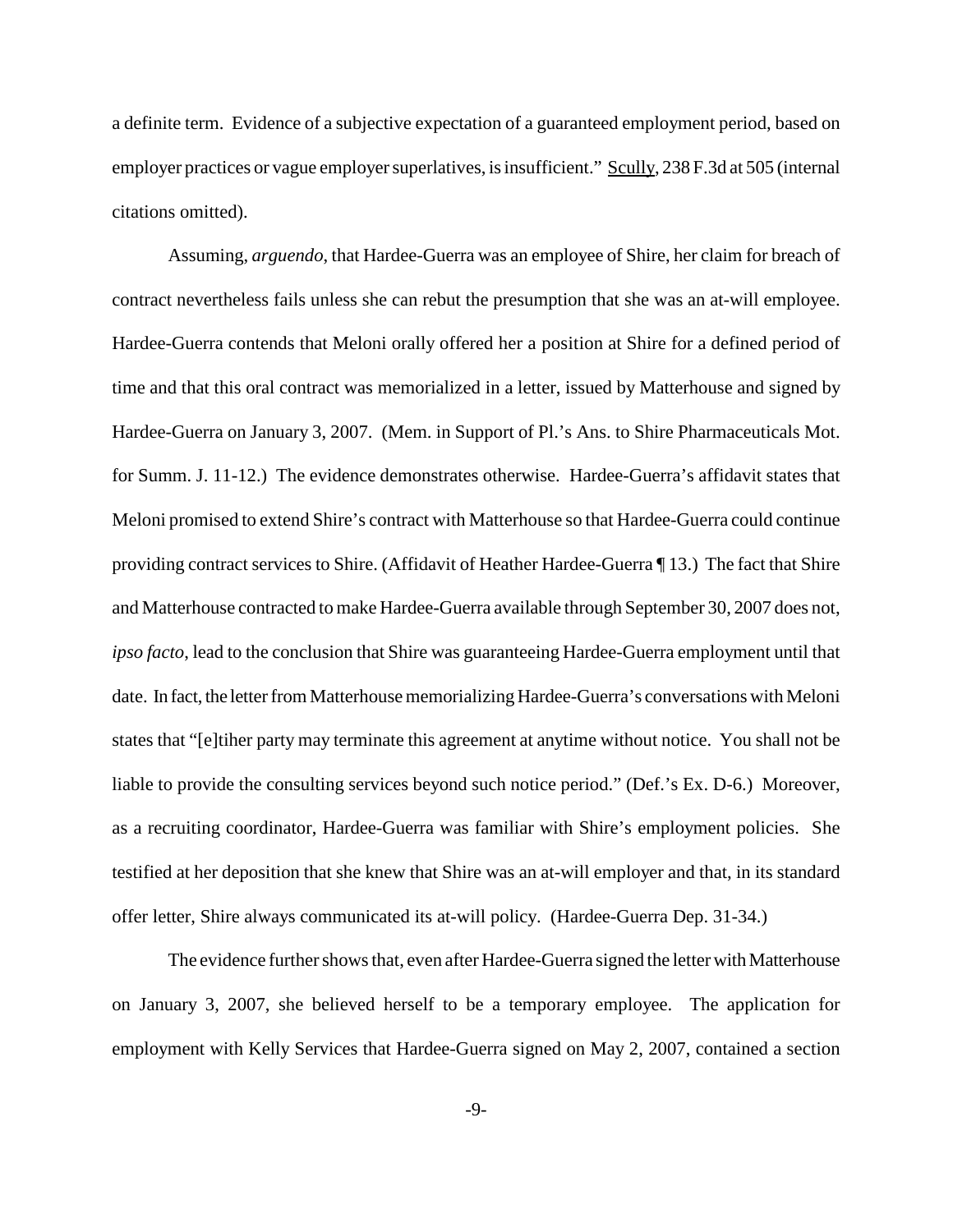entitled "Preferences, Work Type." (Def.'s Ex. 18). Hardee-Guerra checked off the boxes for "temporary", "temporary for hire," and "direct hire." When asked why she did so at her deposition, she responded "Well, I was temporary at that time, so I needed to check the temporary box." (Hardee-Guerra Dep. 121-122). Although she also stated that she "didn't put too much thought into this application" because she "was already working at Shire," her testimony does not contradict her acknowledgment thatshe wasstill a temporary employee at Shire when she filled out the application in May 2007. That same application stated that "[t]he term of employment with Kelly is not guaranteed. Kelly or I may end the employment relationship at any time, with or without cause, subject to applicable laws." (Def.'s Ex. D-18). It also provided that "[a]s a Kelly employee, I understand that I am not an employee of the customers to whom Kelly assigns me, regardless of any customer statement, conduct, or belief." (Def.'s Ex. D-18). Finally, although Hardee-Guerra alleges in her First Amended Complaint, and argues in her brief, that Meloni promised her full-time employment, when asked at her deposition whether Shire ever promised her a full-time job, she stated that "a promise is a strong word. Insinuation." (Hardee-Guerra Dep. 112.) Such evidence is a far cry from the "clear and precise evidence of an oral employment contract for a definite term" necessary to overcome the presumption of at-will employment. See Scully, 288 F.3d at 505.

No rational trier of fact could conclude, based on the evidence in the record, that Shire made an oral offer to Hardee-Guerra of employment for a defined period of time. Without a contract, Shire cannot be held liable for breach of contract, or for breach of an implied covenant of good faith and fair dealing. Because there are no genuine issues of material fact as to whether Hardee-Guerra was an at-will employee, the Court grants Shire's Motion for Summary Judgment as it relates to Count Four of the First Amended Complaint, in which claims of beach of contract and breach of the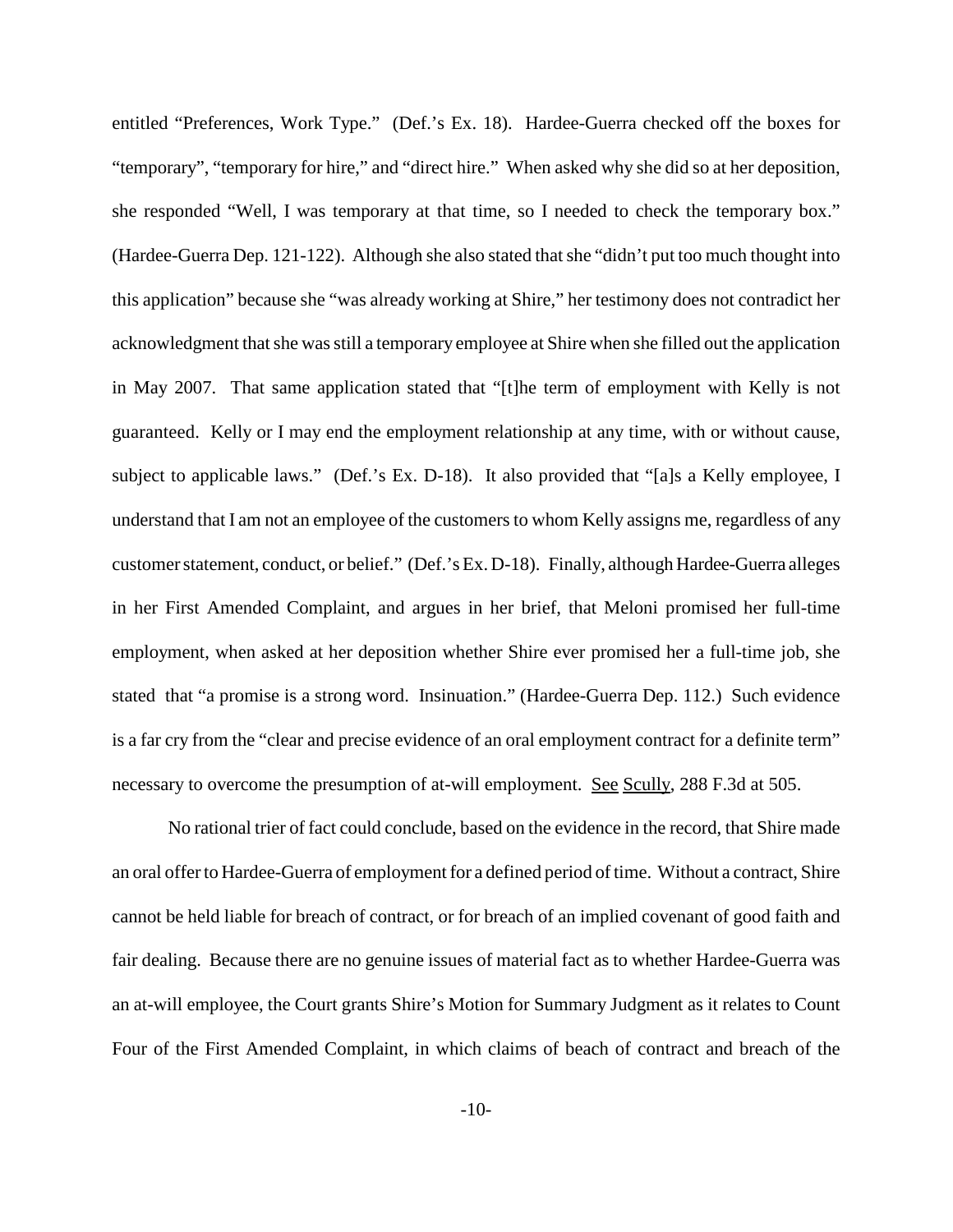implied covenant of good faith and fair dealing are asserted.

#### **B. Counts I, II and III: Discrimination**

Under Title VII of the Civil Rights Act, it is unlawful for an employer to "fail or refuse to hire or to discharge any individual... because of such individual's race, color, religion, sex, or national origin." 42 U.S.C. § 2000e-2(a)(1). Accord Huston v. Proctor & Gamble Paper Prods., 568 F.3d 100, 104 (3d Cir. 2009). As amended by the Pregnancy Discrimination Act, discrimination "because of sex" or "on the basis of sex" includes discrimination on the basis of pregnancy, childbirth or related medical condition. 42 U.S.C. § 2000e(k). Thus, an employer violates Title VII "wherever an employee's pregnancy [or related medical condition] is a motivating factor for the employer's adverse employment decision." Doe v. C.A.R.S. Protection Plus, Inc., 527 F.3d 358, 364 (3d Cir. 2008).

The framework for evaluating summary judgment motions under Title VII was established by the Supreme Court in McDonnell Douglas Corp. v. Green, 411 U.S. 792, 802 (1973). The Supreme Court further explained the framework in Texas Dep't of Cmty. Affairs v. Burdine, 450 U.S. 248, 252 (1981):

First, the plaintiff has the burden of proving by the preponderance of the evidence a prima facie case of discrimination. Second, if the plaintiff succeeds in proving the prima facie case, the burden shifts to the defendant "to articulate some legitimate, non-discriminatory reason for the employee's rejection." ... Third, should the defendant carry this burden, the plaintiff must then have an opportunity to prove by a preponderance of the evidence that the legitimate reasons offered by the defendant were not its true reasons, but were a pretext for discrimination.

Id. (quoting McDonnell Douglas, 411 U.S. at 802) (citations omitted). Notwithstanding this burden shifting framework, at all times, the ultimate burden of persuading the trier of fact that defendant intentionally discriminated against plaintiff remains with plaintiff. Sarullo v. U.S. Postal Serv., 352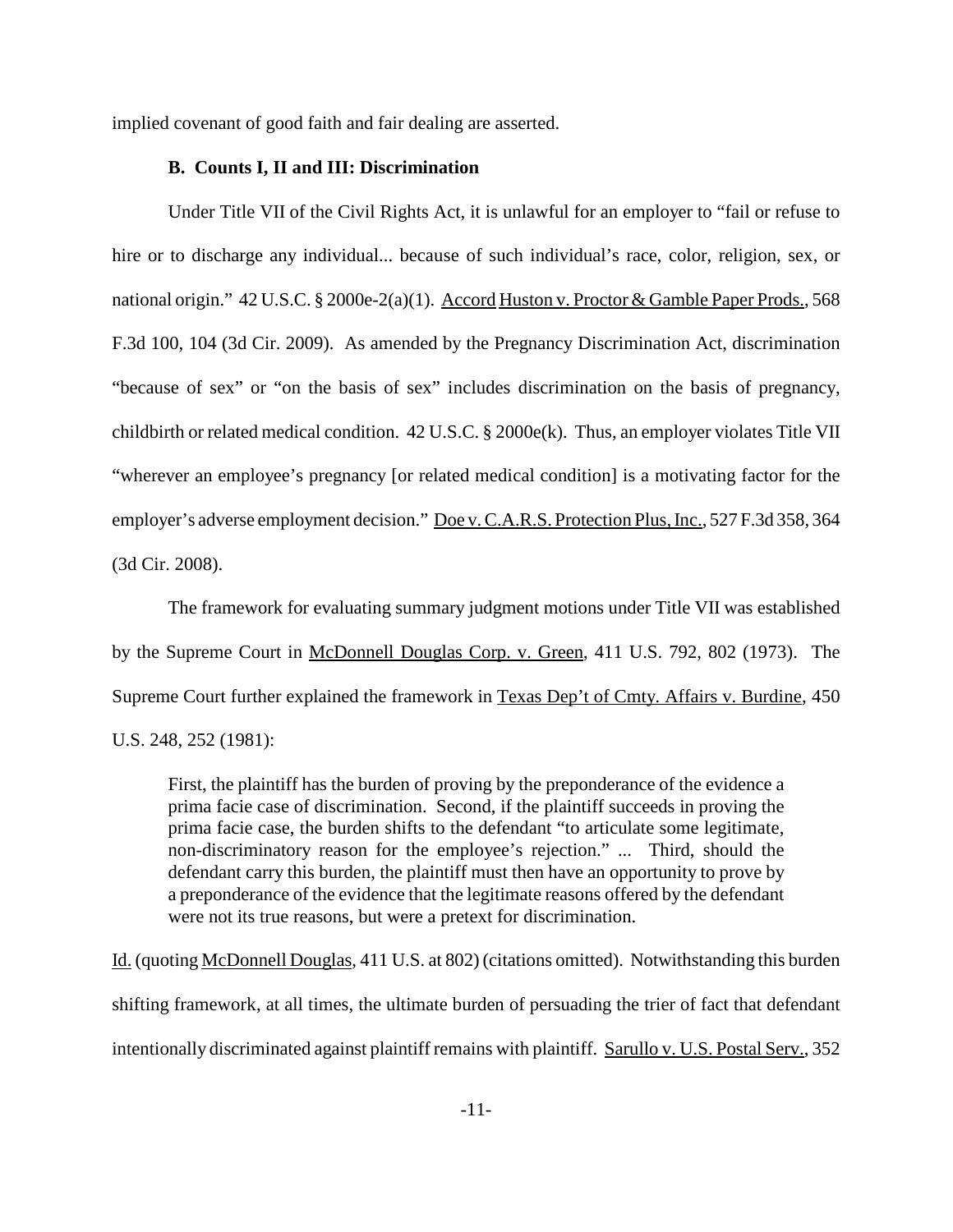F.3d 789, 799 n.10 (3d Cir. 2003); Burdine, 450 U.S. at 253. "Employer liability under the Pennsylvania Human Relations Act follows the standards set out for employer liability under Title VII." Knabe v. Boury Corp., 114 F.3d 407, 410 (3d Cir. 1997) (citing Hoy v. Angelone, 691 A.2d 476 (Pa. Super. Ct. 1997)).

## **1. Plaintiff's Prima Facie Case of Discrimination**

In order to establish a prima facie case of pregnancy discrimination, plaintiff must show (1) that she is or was pregnant and that her employer knew she was pregnant, (2) that she was qualified for her job, and (3) that she suffered an adverse employment action. See Doe, 527 F.3d at 366.

Defendant argues that Hardee-Guerra cannot establish a prima facie case of pregnancy discrimination because she admits that Jon Walk, the man hired for the vacant Senior Operations Specialist position, had "far better experience" and was "absolutely" the appropriate choice for the position. (Pl.'s Stmt. ¶ 58; Def.'s Stmt. ¶ 58.) In other words, defendant argues that Hardee-Guerra was not qualified for the job—a required element of a prima facie case. This argument misses the mark. Even if Jon Walk was the better candidate for the vacant position, there are genuine issues of materialfact asto whether Hardee-Guerra was qualified. Indeed, the evidence in the record shows that she had been performing the duties of Senior Operations Specialist, without difficulty, before Walk was hired. There are also genuine material issues of fact as to why Shire hired Walk while Hardee-Guerra was on pregnancyleave despite the fact that Hardee-Guerra had previouslyexpressed interest in the position.

The evidence is sufficient to establish a prima facie case of pregnancy discrimination. Hardee-Guerra has presented evidence that her employer knew she was pregnant, that she was qualified for the position, and that she suffered an adverse employment action. Shire thus bears the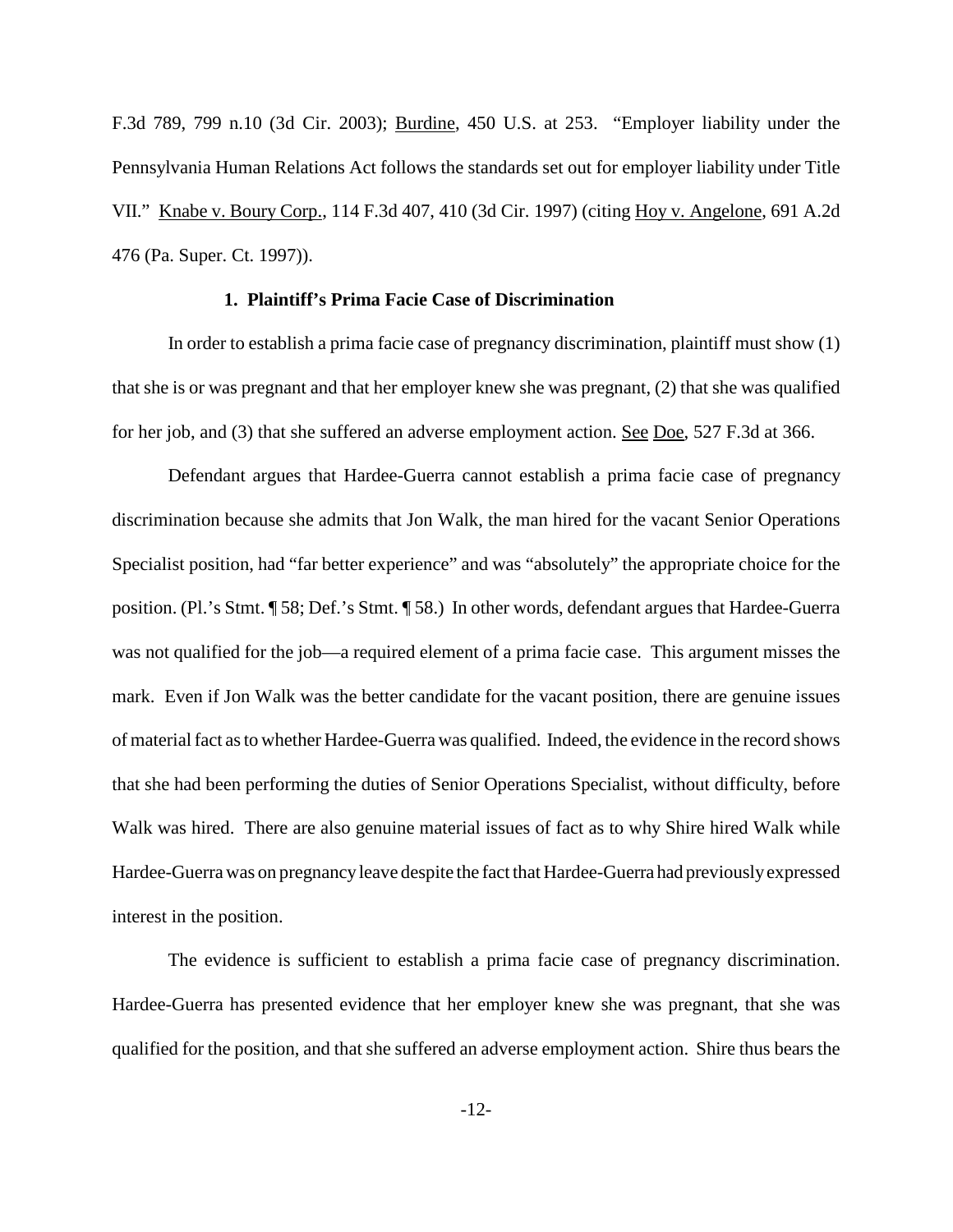burden of establishing a legitimate, non-discriminatory reason for terminating her from her position. At this step of the analysis, there are genuine material issues of fact regarding the reasons for Hardee-Guerra's termination and the reason her "Statement of Work" through Matterhouse was extended only through September, 2007—roughly the same time that Hardee-Guerra anticipated giving birth.

On this state of the record, there are genuine material issues of fact regarding Hardee-Guerra's claim of discrimination that preclude granting Shire's Motion for summary judgment. Accordingly, the Court denies the motion as it relates to Counts One, Two and Three, the counts alleging violation of Title VII (as amended by the Pregnancy Discrimination Act) and the Pennsylvania Human Relations Act.

## **C. Defendant's Affirmative Defense: Judicial Estoppel**

Defendant raises the affirmative defense of judicial estoppel, arguing that summary judgment should be granted on all counts of the First Amended Complaint because Hardee-Guerra failed to disclose her discrimination claims in a contemporaneous bankruptcy proceeding. Hardee-Guerra responds by acknowledging that she failed to disclose her discrimination claims, but contends that she should not be judicially estopped from pursuing those claims because her failure to disclose was not the result of bad faith.

Judicial estoppel, sometimes also known as the doctrine of preclusion of inconsistent positions, is a "judge-made doctrine that seeks to prevent a litigant from asserting a position inconsistent with one that she has previously asserted in the same or in a previous proceeding." Ryan Operations G.P. v. Santiam-Midwest Lumber Co., 81 F.3d 355, 358 (3d Cir. 1996). The doctrine recognizes the "intrinsic ability of courts to dismiss an offending litigant's complaint without considering the merits of the underlying claims when such dismissal is necessary to prevent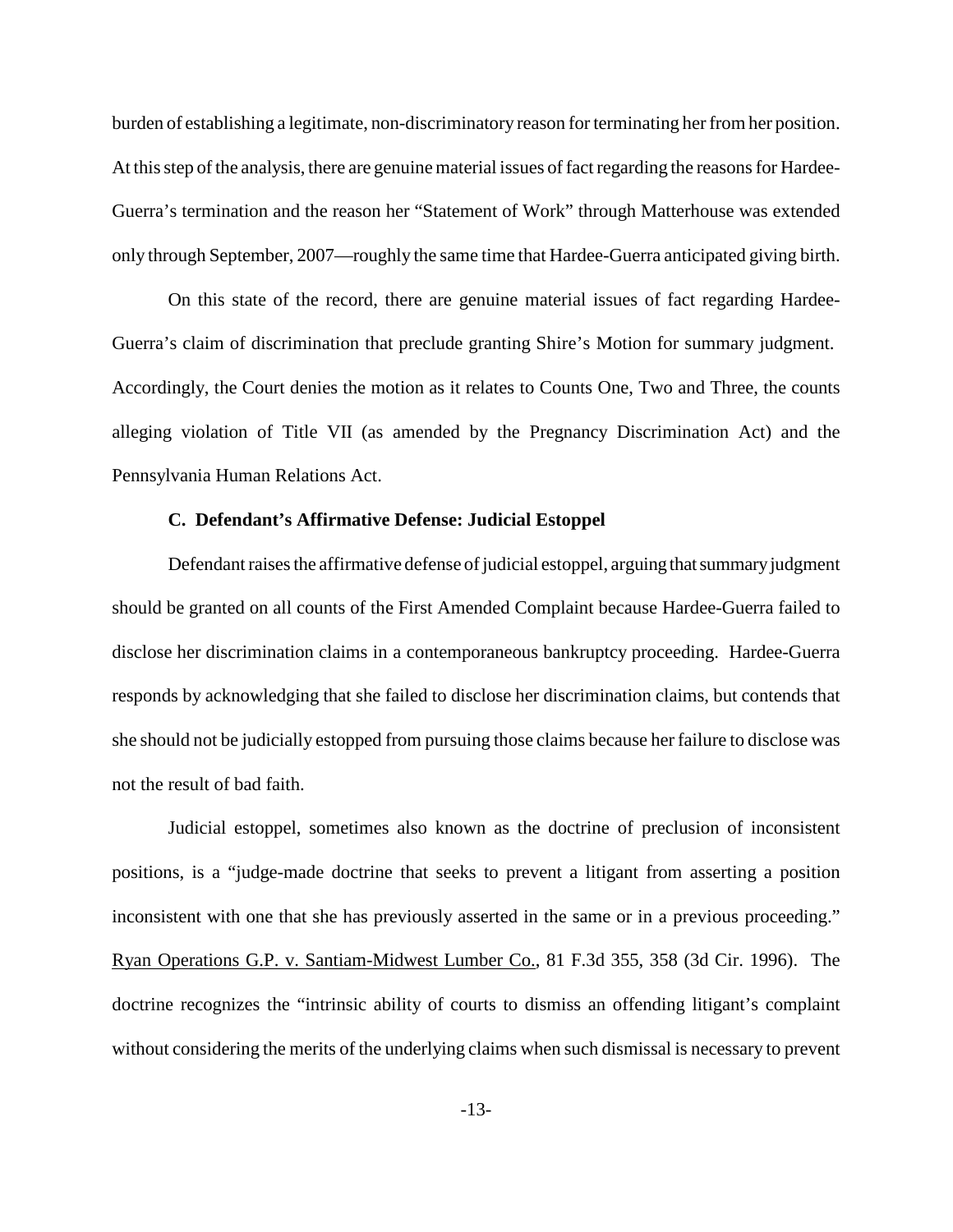a litigant from playing fast and loose with the courts." Krystal Cadillac-Oldsmobile GMC Truck,

Inc. v. General Motors, 337 F.3d 314, 319 (3d Cir. 2003).

Judicial estoppel is an "extraordinary remedy" to be invoked in order to stop a "miscarriage of justice"; it is not a "technical defense for litigants seeking to derail potentially meritorious claims." Ryan Operations, 81 F.3d at 356. In determining whetherthe doctrine should apply, court's look at three criteria:

First, the party to be estopped must have taken two positions that are irreconcilably inconsistent. Second, judicial estoppel is unwarranted unless the party changed his or her position "in bad faith -i.e., with intent to play fast and loose with the court." Finally, a district court may not employ judicial estoppel unless it is "tailored to address the harm identified" and no lesser sanction would adequately remedy the damage done by the litigant's misconduct.

Krystal Cadillac-Oldsmobile GMC Truck, Inc., 337 F.3d at 319. The party to be estopped must have a meaningful opportunity to provide an explanation for its changed position. Id.

# **1. Inconsistent Positions and Bad Faith**

The parties agree that Hardee-Guerra hastaken two inconsistent positions. In her bankruptcy petition, she told the court that she had no claims against Shire; here, she assets several claims against Shire, all arising out of her termination in June 2007. Plaintiff argues that the inconsistency is not a product of bad faith. When shown a copy of her bankruptcy petition at her deposition, Hardee-Guerra testified, "I don't even think I have a copy of this." (Hardee-Guerra Dep. 204.) When shown the Schedule B on which Hardee-Guerra omitted mention of her suit against Shire, Hardee-Guerra stated, "honestly, I've never seen this document until today." (Hardee-Guerra Dep. 224.) Although she testified that she reviewed her bankruptcy petition before signing it, she later clarified that she reviewed the information with her attorney and then simply authorized her attorney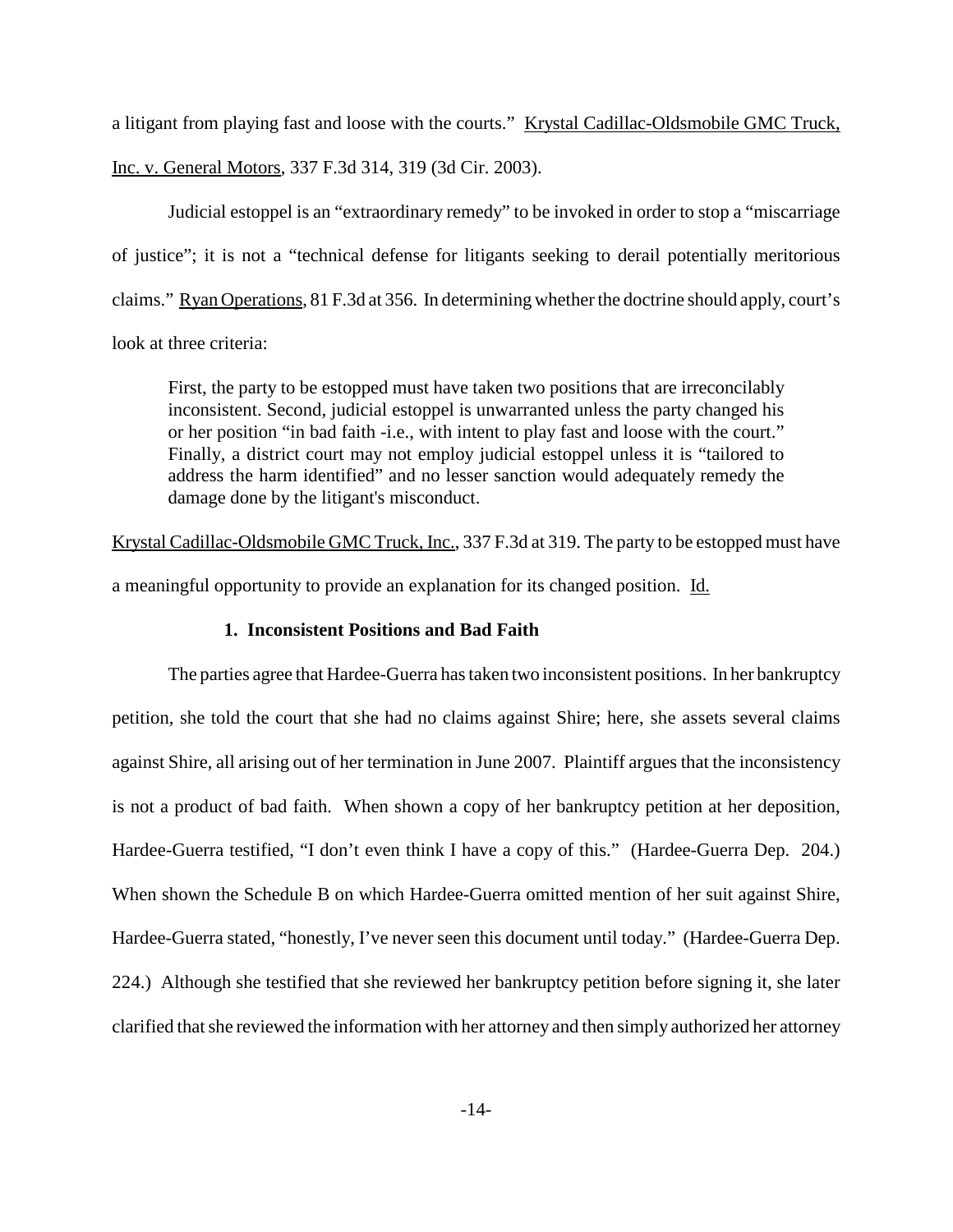to sign it on her behalf. (Hardee-Guerra Dep. 225.) When asked why she failed to inform the bankruptcycourt of her claims against Shire, Hardee-Guerra responded, "because I didn't understand the connection, just like I have not informed by discrimination lawyer about my bankruptcy, because I see them as two separate things." (Hardee-Guerra Dep. 230.)

Defendant argues that bad faith can be inferred from the facts of this case. "[A] rebuttable inference of bad faith arises when averments in the pleadings demonstrate both knowledge of a claim and a motive to conceal that claim in the face of an affirmative duty to disclose." Krystal Cadillac-Oldsmobile GMC Truck, Inc., 337 F.3d at 321. The Court agrees with defendants that bad faith can be inferred. The evidence demonstrates that Hardee-Guerra had knowledge of her discrimination claims and a motive to conceal them from the bankruptcy court.

The evidence demonstrates that Hardee-Guerra had knowledge of her claims against Shire while her bankruptcy was pending. On October 19, 2007, she filed with the PHRC and EEOC a discrimination complaint against Shire. While that complaint was pending, she filed for bankruptcy on February 22, 2009, and was asked to list *all* suits and administrative proceedings to which she was a party. (Pl.'s Ex. A; Def.'s Ex. D-37.) In her response, she did not list the proceedings before the PHRC and EEOC despite having received a "right to sue" letter from the PHRC just eleven days earlier, on February 11, 2009. Even more telling is the fact that Hardee-Guerra amended her Schedule F in the bankruptcy proceeding—informing the bankruptcy court of additional creditors, but not the discrimination case—on April 8, 2009, just before filing her Complaint against Shire in this Court on April 9, 2009. Hardee-Guerra also filed her First Amended Complaint in this case on September 1, 2009, approximately three weeks before filing her Notice of Plan Modification with the bankruptcy court on September 22, 2009. This evidence establishes that Hardee-Guerra had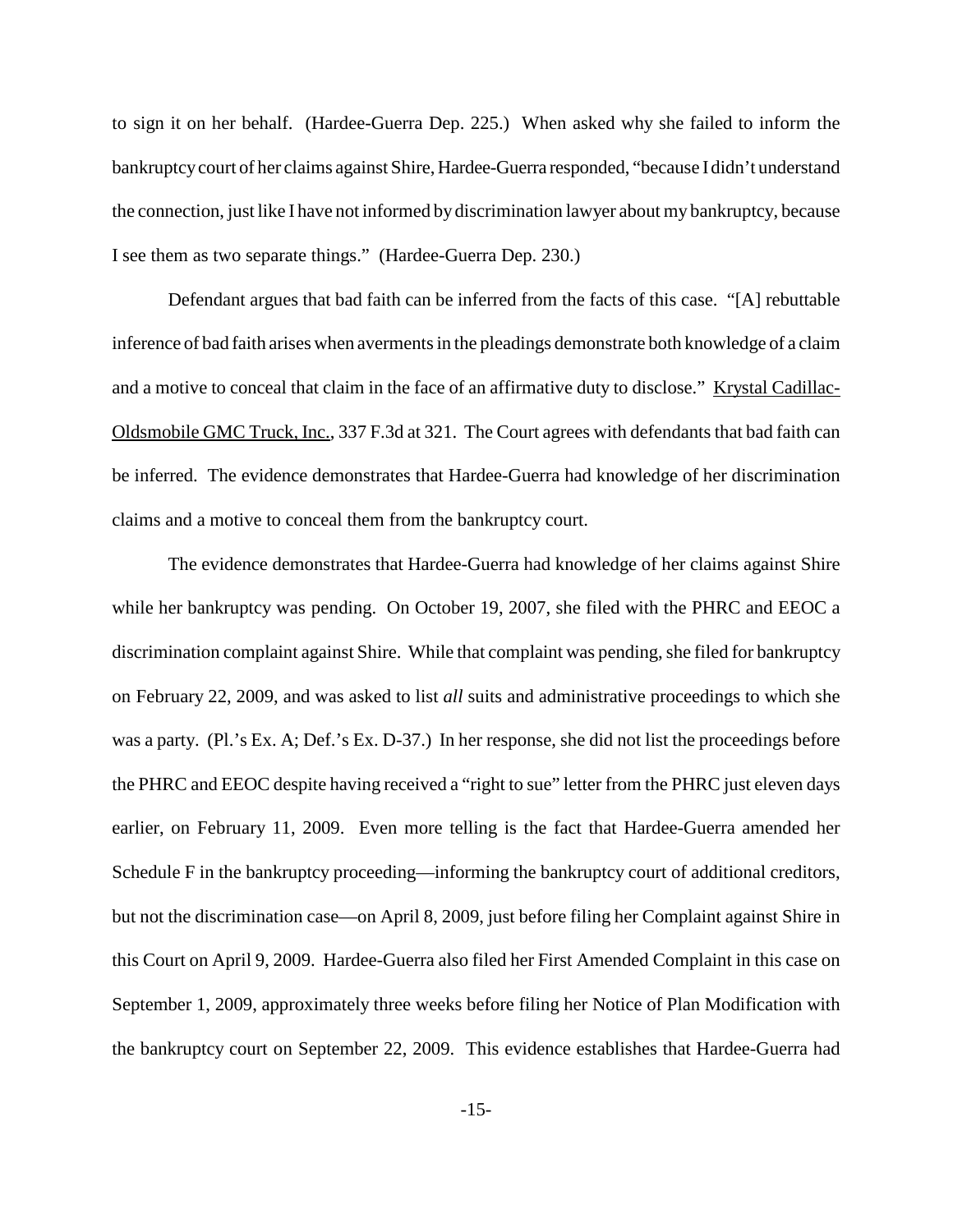knowledge of her claims against Shire while participating in bankruptcy proceedings.

Moreover, Hardee-Guerra knew that her claims against Shire had a potential monetary value, even if she did not know what that exact value might be. (Hardee-Guerra Dep. 228-229.) As a person seeking to discharge her debts in bankruptcy, Hardee-Guerra had a clear motive to conceal her discrimination case from her creditors. Cf. Clark v. Strober-Haddonfield Group, Inc., No. 07-910, 2008 WL 2945972, at \* 3 (D.N.J. July 29, 2008) (concluding that litigant proceeding *pro se* in both bankruptcy and subsequent discrimination suit had a motive to conceal the existence of his discrimination claims); Castillo v. Coca-Cola Bottling Co. of E. Great Lakes, No. 06-183, 2006 WL 1410045, at \*3 (E.D. Pa. May 22, 2006) (concluding that plaintiff had a motive to conceal his discrimination claim because "if the claim were made an asset of the bankruptcy estate, any proceeds would be made available to his creditors.")

Hardee-Guerra—provided with an adequate opportunity to respond to defendant's affirmative defense of judicial estoppel at her deposition and in her brief responding to defendant's motion for summary judgment—seeks to rebut the inference of bad faith by claiming that she was unaware that the discrimination complaint she cross-filed with the Pennsylvania Human Relations Commission and the United States Equal Employment OpportunityCommission had anything to do with her bankruptcy. But the Statement of Financial affairs submitted to the bankruptcy court did not ask Hardee-Guerra to disclose "related" legal proceedings; it asked her to list "*all* suits and *administrative proceedings* to which the debtor is or was a party within one year immediately preceding the filing of this bankruptcy case," and she did not list her discrimination case. (Pl.'s Ex. A; Def.'s Ex. D-37 (emphasis added).) Likewise, Shire's interrogatory asked if Hardee-Guerra had "ever been a party to any other legal proceeding of any kind," and she said nothing about the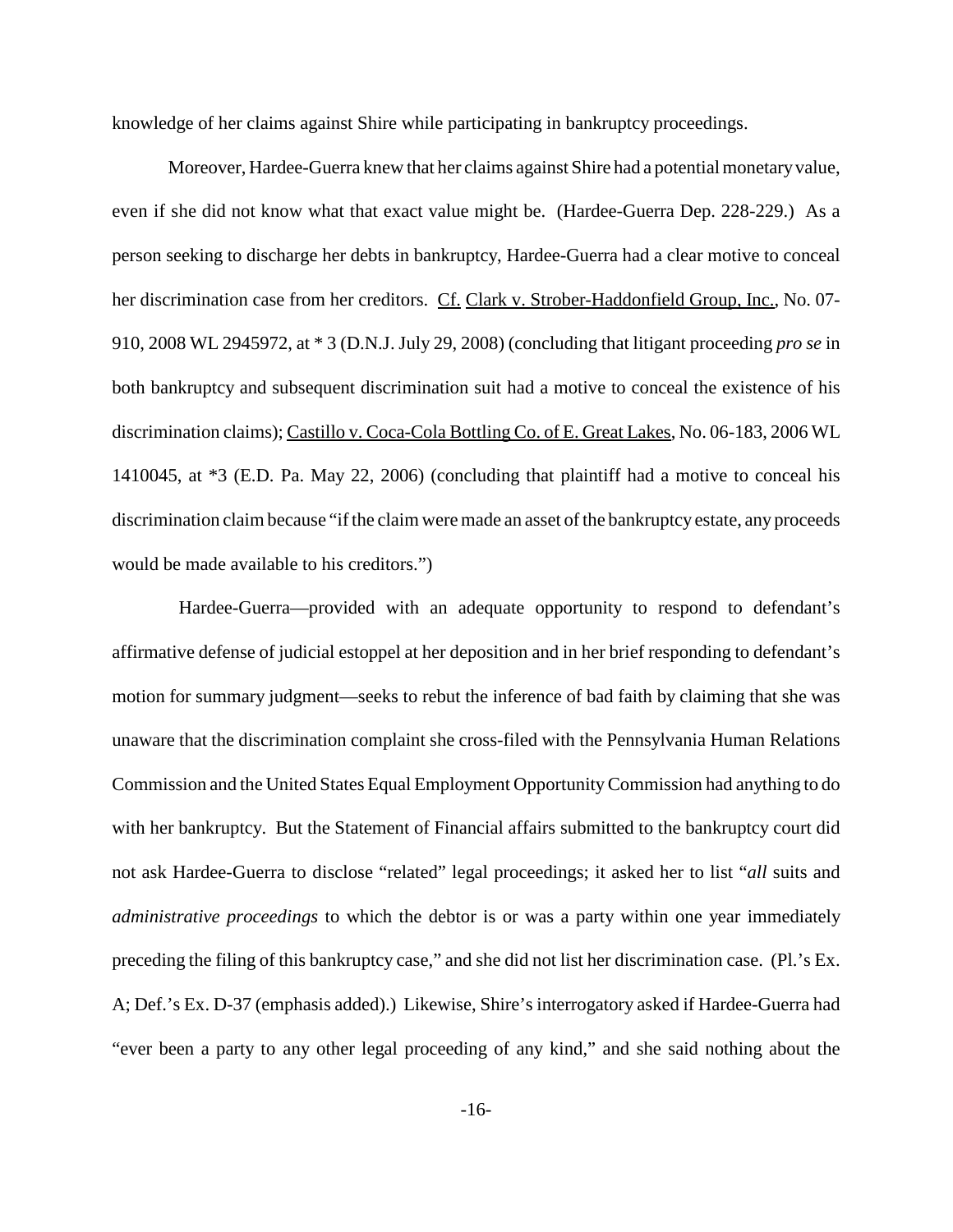bankruptcy in her answer. (Def.'s Ex. D-26). These questions did not require Hardee-Guerra to know that there was any relationship between her discrimination case and her bankruptcy proceeding—they asked her about all legal proceedings of any kind. Under these circumstances, Hardee-Guerra's plea of ignorance is unavailing. Cf. Castillo, 2006 WL 1410045, at \*3 (ruling that plaintiff had not rebutted inference of bad faith, even though plaintiff claimed to not understand the requirements of the bankruptcy code, because plaintiff did not explain "how, aided by counsel, he could have misunderstood a direct question as to whether he was a party in an administrative action.")

Indeed, other courts have had no difficulty applying the doctrine of judicial estoppel in similar situations. In Cannon-Stokes v. Potter, a litigant argued that she did not act in bad faith when she failed to disclose legal claims in bankruptcy court because she was relying on the advice of her lawyer. 453 F.3d 446, 449 (7th Cir. 2006). The Court rejected this argument, noting that whether the bankruptcy fraud wasthe suggestion of the litigant'slawyer, some other lawyer, or her own idea did not matter:

The signature on the bankruptcy schedule is hers. The representation she made is false; she obtained the benefit of a discharge; she has never tried to make the creditors whole; now she wants to contradict herself in order to win a second case. Judicial estoppel blocks any attempt to realize on this claim for her personal benefit.

## Id.

Eastman v. Union Pacific Railroad Company, 493 F.3d 1151 (10th Cir. 2007) is even more persuasive because in that case, as here, the litigant had different attorneys for his personal injury and bankruptcy cases. In Eastman, the litigant, Gardner, had a personal injury claim against a railroad and filed for bankruptcy while those claims were pending. Id. at 1153. Gardner failed to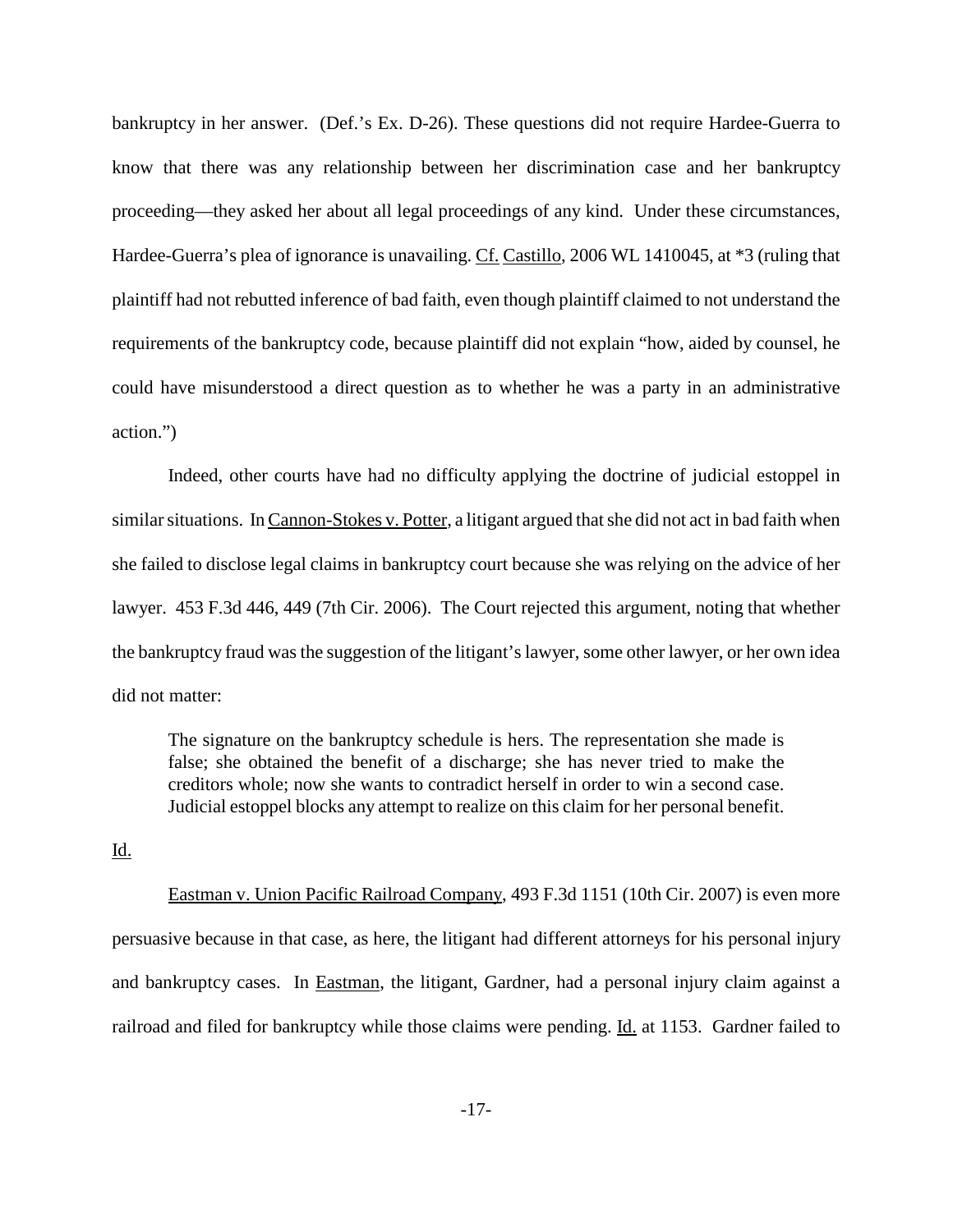disclose his claims to the bankruptcy court despite being asked by the bankruptcy trustee if he had any outstanding personal injury claims. Id. The district court held that Gardner was judicially estopped from pursuing his personal injury claims. Id. at 1154-55. On appeal, Gardner argued that he did not act in bad faith because he was an unsophisticated layman relying on educated professionals to file the right papers. Id. at 1157. The United States Court of Appeals for the Tenth Circuit concluded that ignorance was no excuse: "A large portion of debtors who file for chapter 7 bankruptcy surely are as 'unsophisticated' and 'unschooled' as Gardner, yet have little difficult fully disclosing their financial condition to the bankruptcy court. Gardner's assertion that he simply did not know better and his attorney 'blew it' is insufficient to withstand application of the doctrine." Id. at 1159; see also Barger v. City of Cartersville, Georgia, 348 F.3d 1289 (11th Cir. 2003) (applying judicial estoppel to plaintiff's civil rights claim even though plaintiff told his bankruptcy attorney about it).

Defendant has produced sufficient evidence to trigger the presumption that Hardee-Guerra acted in bad faith when she failed to disclose the existence of her discrimination case to the bankruptcy court. Based on the evidence in the record, no reasonable jury could find that Hardee-Guerra has rebutted this inference. There are no genuine issues of material regarding whether Hardee-Guerra failed to disclose her suits in bad faith. Accordingly, because the parties agree that Hardee-Guerra's position in this suit is inconsistent with her position in the bankruptcy court, the doctrine of judicial estoppel may be applied so long as it is "tailored to address the harm identified and no lesser sanction would adequately remedy the damage done by the litigant's misconduct," an issue to which the Court now turns. Krystal Cadillac-Oldsmobile GMC Truck, Inc., 337 F.3d at 319 (internal quotation marks omitted).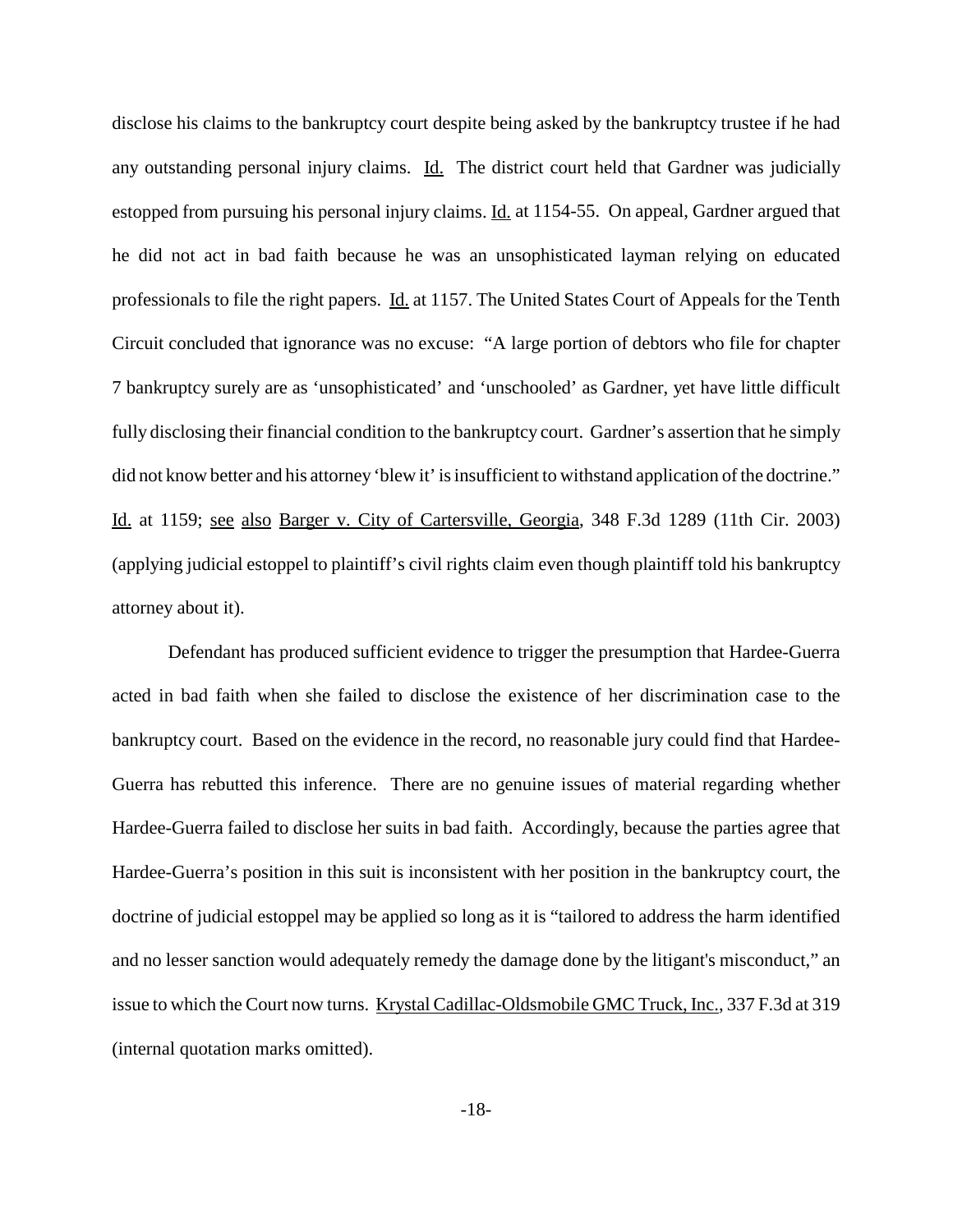#### **2. Appropriateness of Applying Judicial Estoppel**

The Court has concluded that there are no genuine issues of material fact regarding whether Hardee-Guerra took inconsistent positions in two legal proceedings in bad faith. Even so, the remedy of judicial estoppel is an "extraordinary" one that should "only be applied to avoid a miscarriage of justice." Id. Here, the potential miscarriage of justice was inflicted upon Hardee-Guerra's unsecured creditors, who did not receive the money they might have been entitled to had Hardee-Guerra informed them of her pending discrimination suit. In Krystal Cadillac-Oldsmobile GMC Truck, Inc., the Court noted that creditors are harmed when assets are not disclosed and that "the impact of this nondisclosure must be measured in more than monetary terms. Such nondisclosures affect creditors' willingness to negotiate their claims and enhance the debtor's bargaining position by making the pot that creditors look to for recovery appear smaller than it really is." 337 F.3d at 325.

In this case, as in Krystal, the failure to disclose a valuable asset resulted in a harm to creditors that cannot be repaired. For this reason, the Krystal court rejected as a "lesser sanction" the option of requiring the plaintiff to pay her unsecured debtors the balance of their claims out of any recovery because doing so "would reward [plaintiff] for what appears to be duplicitous conduct in the course of its bankruptcy proceeding." Id. Allowing recovery would also allow plaintiff to reap the benefit of any recovery beyond the amount paid to satisfy her creditors. Id. And, perhaps most importantly, the integrity of both the bankruptcy and judicial processes would suffer. Id.

Although the Krystal court determined that dismissal of plaintiff's complaint was the only sanction that could preserve the integrity of the earlier proceedings, such a drastic remedy in this case is inappropriate for at least two reasons. First, plaintiff's First Amended Complaint raises a viable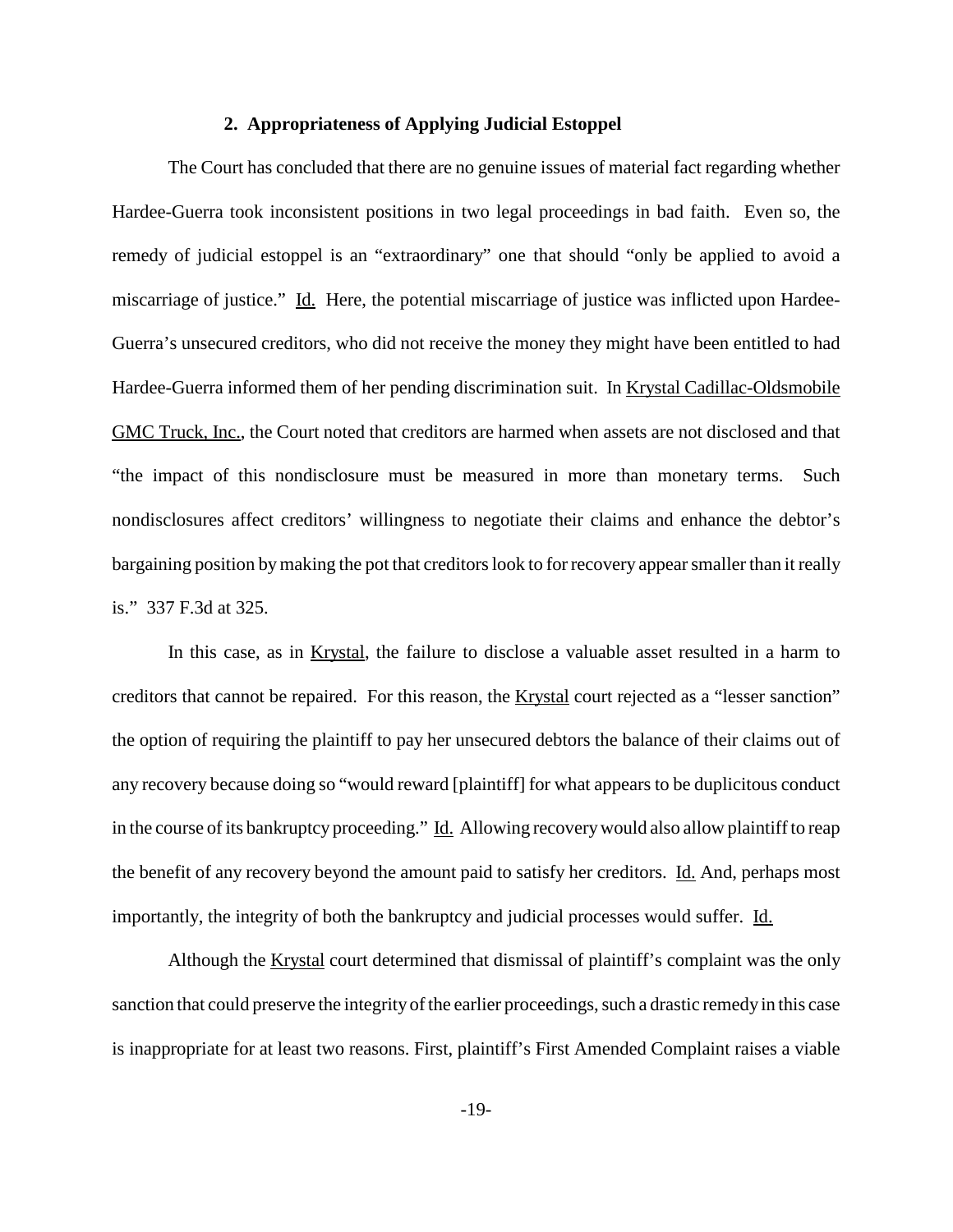claim of discrimination. Resolving this claim is necessary to vindicate society's compelling interest in enforcing anti-discrimination laws. See Castillo, 2006 WL 1410045, at \*4. Second, plaintiff asks for declaratory and equitable reliefthat would have added no value to the bankruptcy estate. Leaving open the option of equitable (i.e., non-monetary) relief allows plaintiff to protect her rights under federal and state anti-discrimination laws without rewarding her for her failure to disclose her discrimination suit to the bankruptcy court. Id.; see also Barger, 348 F.3d at 1297; Clark, 2008 WL 2945972, at \*3. The Court concludes that the purpose of judicial estoppel—deterrence against manipulation of the judicial process—is served by barring Hardee-Guerra from pursuing her claims for compensatory damages. while allowing her to seek appropriate equitable relief.

## **V. CONCLUSION**

The evidence presented demonstrates that Hardee-Guerra did not have an oral employment contract with Shire guaranteeing employment for a defined period of time. There are no genuine issues of material fact as to that issue and, accordingly, the Court grants defendant's motion for summary judgment as it relates to Count IV of the First Amended Complaint. Defendant's motion for summary judgment is denied as it relates to Counts I, II and III of the First Amended Complaint. On those claims, there exist genuine material issues of fact as to whether Hardee-Guerra was discriminated against because of her pregnancy. The Court will apply the doctrine of judicial estoppel to bar plaintiff from seeking compensatory damages in this action. Plaintiff may, however, seek appropriate equitable relief, as well as a declaratory judgment that defendant violated her rights under federal and state anti-discrimination laws.

An appropriate order follows.